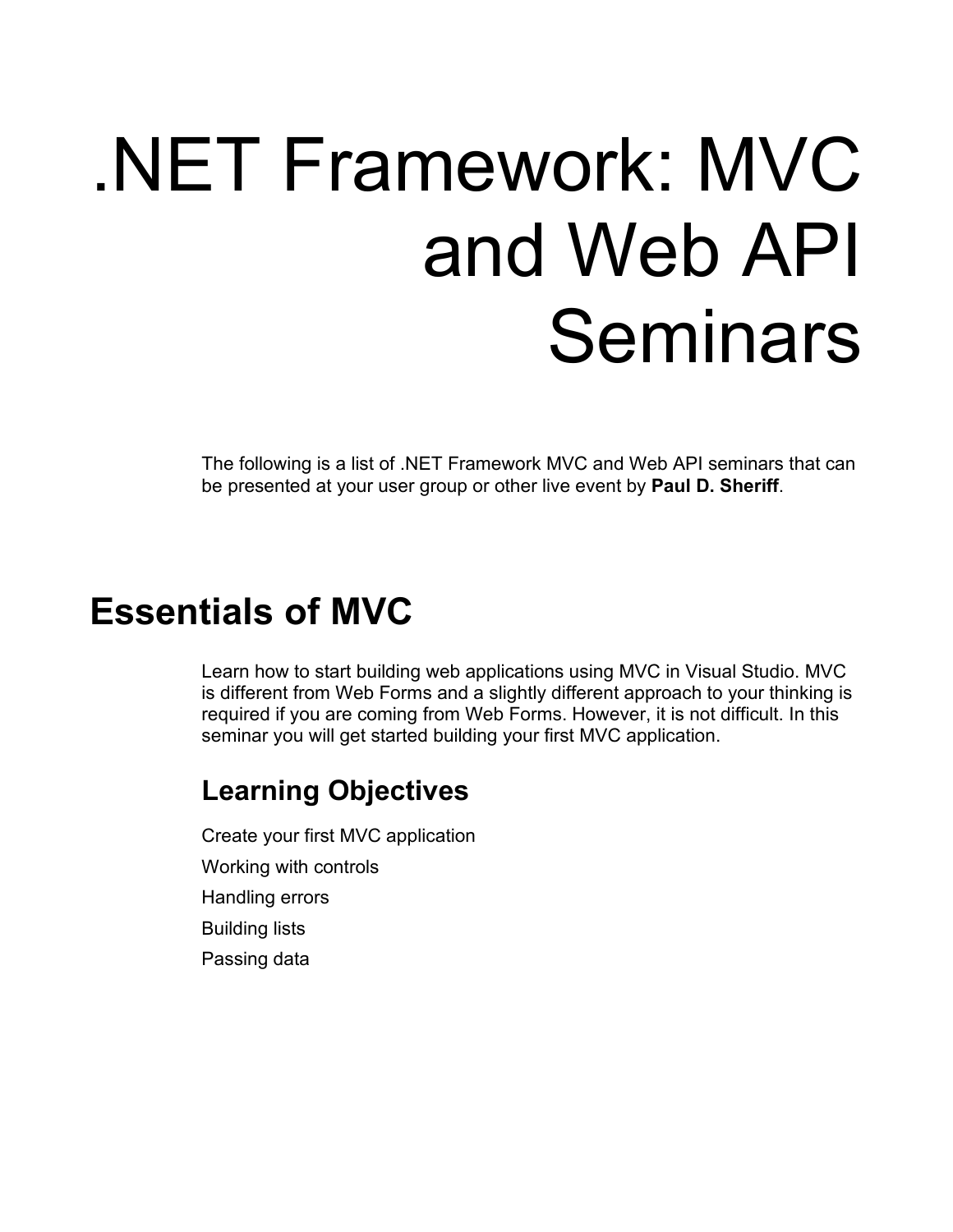## **Essentials of the Web API**

The Web API is becoming a requirement for developers to use to build web applications. Whether you use Angular, jQuery, React or other JavaScript framework, to interact with data, you need the Web API. If you have not looked at using the Web API yet, then this seminar is for you. You will be shown stepby-step how to get, post, put and delete data using the Web API.

## **Learning Objectives**

Learn the basics of the Web API How to use GET, PUT, POST and DELETE

## **Maintainable MVC Views using Partial Pages and MVVM**

Visual Studio generates five separate pages for CRUD logic in MVC. This creates a lot of duplicate code. In this seminar you will learn to combine all these pages into one single page and a couple partial pages. You will use MVC, C#, jQuery and MVVM to build a single page for searching, listing, adding, editing, and deleting data in a database table. You will also learn how to eliminate code from your controller and make a view model that can be used across multiple UIs.

#### **Learning Objectives**

Eliminate pages from MVC applications Create reusable view models for multi-UI usage Simplify code in your MVC controllers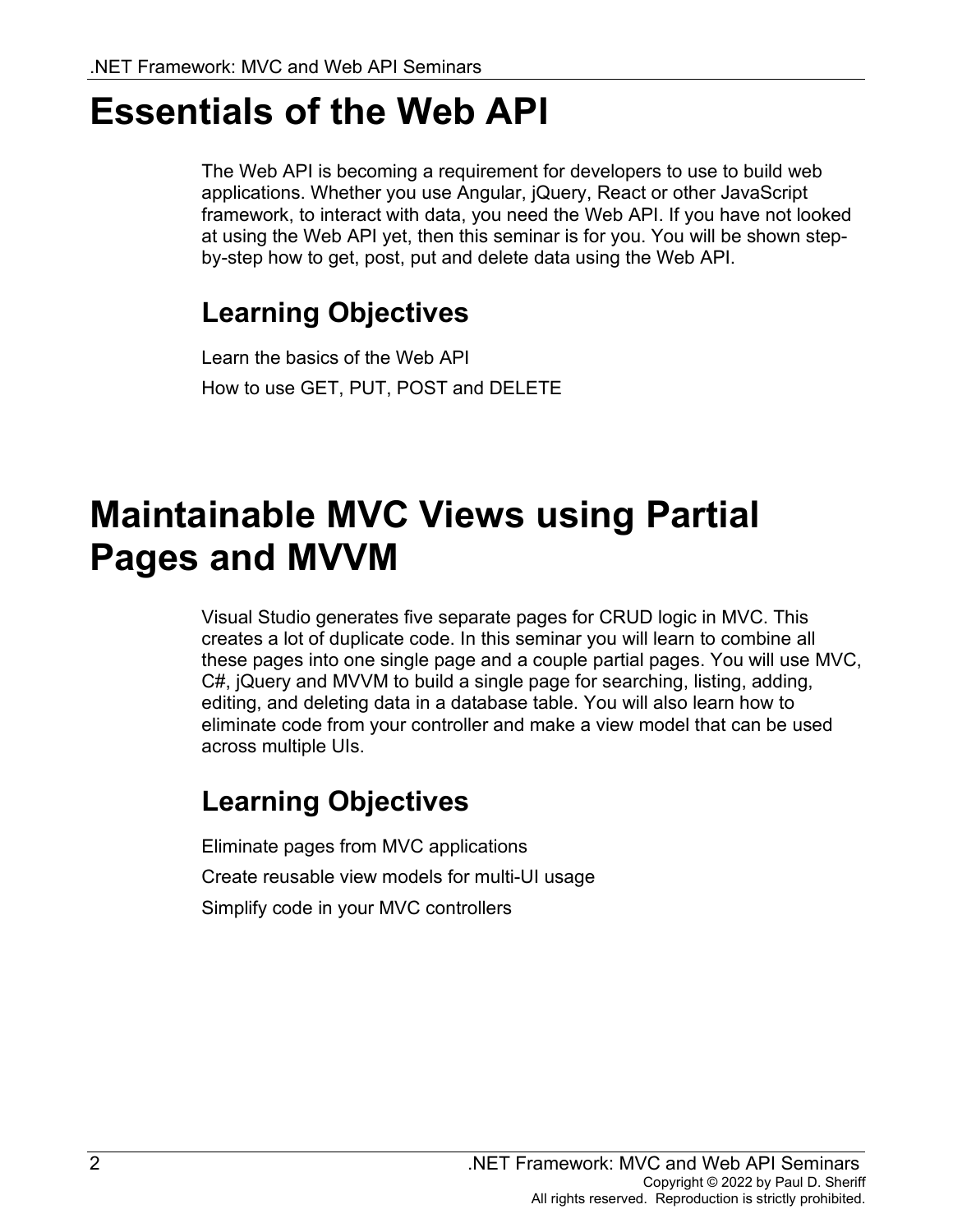# **Get Rid of HTML Tables for Better Mobile Experiences**

Using an HTML table is great for devices that have a wider footprint than smart phones. In this seminar you learn to eliminate tables and use some alternate designs for presenting lists of data. Basic device detection techniques are also presented so you can either present a table, or one of these alternate designs depending on the device the user is using.

## **Learning Objectives**

Build alternate formats for lists of data Device detection techniques Use CSS to create compelling lists of data

# **Integrating jQuery and Ajax in your MVC Applications**

Every MVC and Web Forms developer knows that performing a post-back is a time-consuming process. Instead of posting back just to refresh one control like a drop-down list on a page, you can use jQuery and Ajax instead. A typical example is loading one drop-down after selecting a value in another drop-down. In this seminar you learn to create a controller method in MVC that can be called from jQuery to return JSON data. You then learn various methods to process that data to render various list controls on your page.

## **Learning Objectives**

Create Web API controller methods in MVC Write jQuery to make calls to Web API

Build lists of data from JSON returned from a Web API calls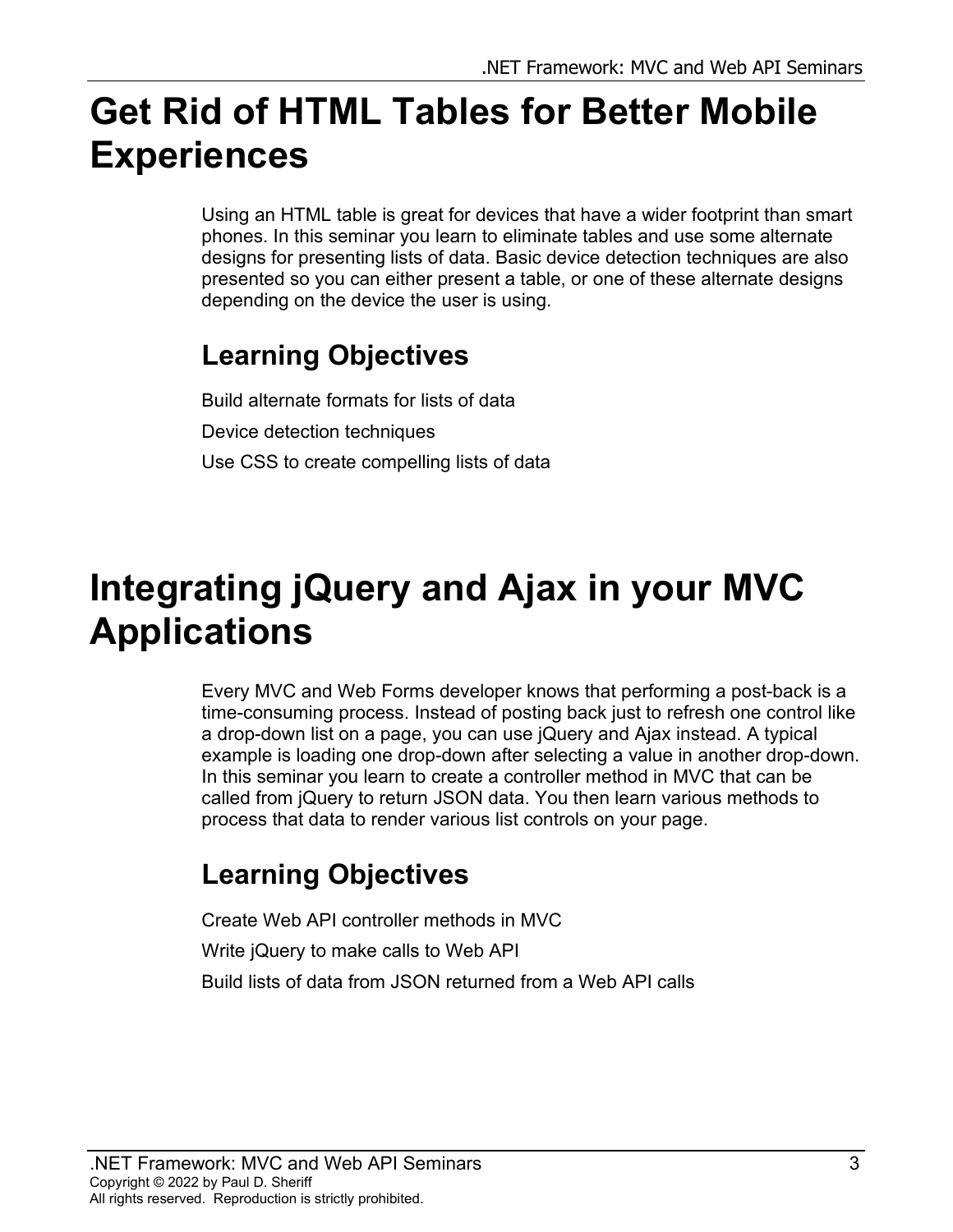## **Working with Tables in MVC**

Most users like to see tabular data. In MVC there are a few different methods you can use to build tables. This seminar will present a few ways to build tabular data.

## **Learning Objectives**

Simple table building Using paging Using WebGrid

# **Upload and Store a File Using MVC**

Many web applications require the user to upload files. The HTML file input allows the user to select a file from their hard drive, but how do you then upload that file? What are the best practices? How can you limit the file size? How can you style the control to match the rest of your site? All of these questions and more will be answered in this step-by-step seminar on how to use the HTML file input control effectively

## **Learning Objectives**

Style the HTML file input control Bind the upload to a view model Create a thumbnail of an uploaded image Store the uploaded file on the server file system Store the uploaded file into an SQL Server table